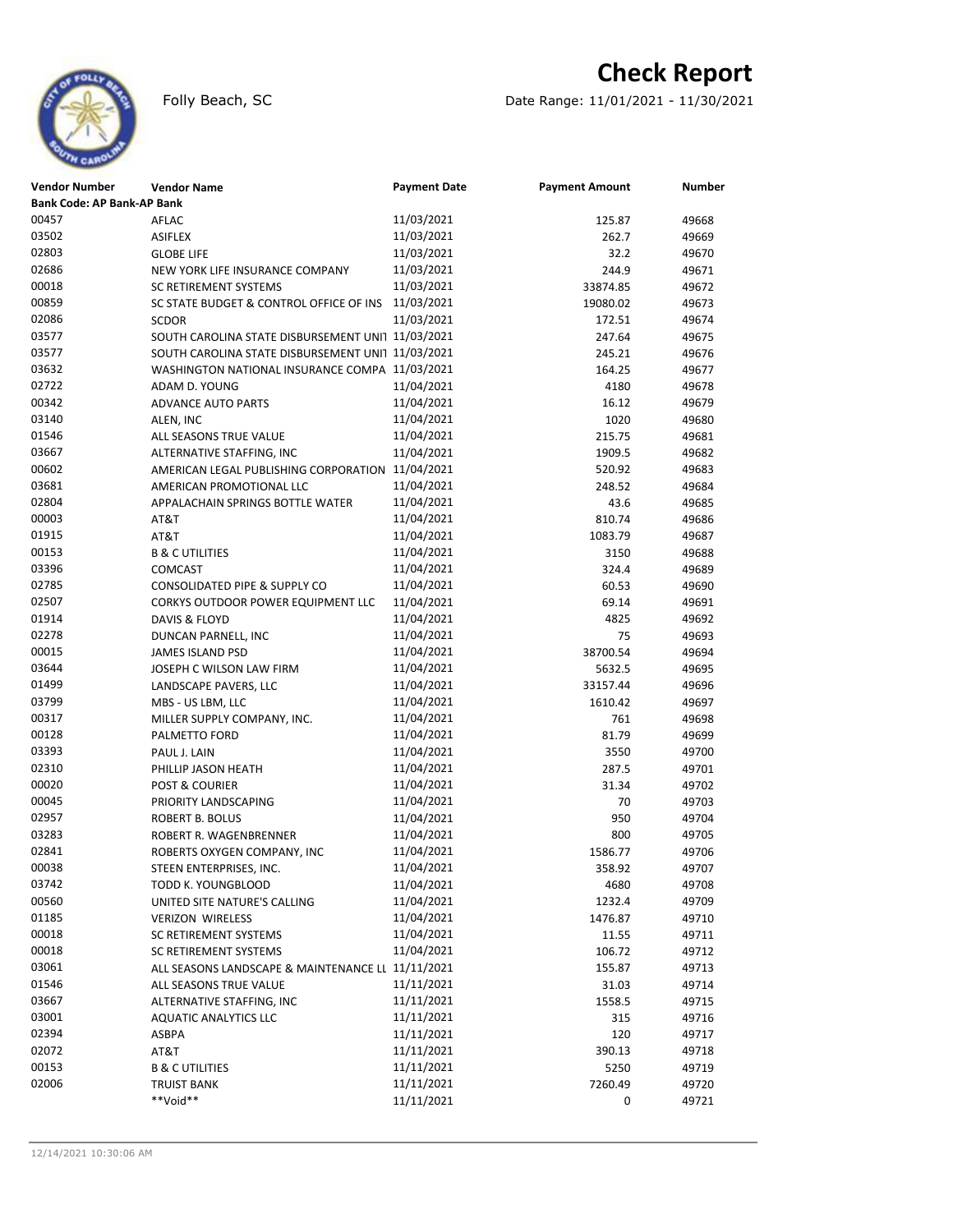| <b>Check Report</b><br>Date Range: 11/01/2021 - 11/30/2021 |                                                         |                          |                       |                |
|------------------------------------------------------------|---------------------------------------------------------|--------------------------|-----------------------|----------------|
| <b>Vendor Number</b>                                       | <b>Vendor Name</b>                                      | <b>Payment Date</b>      | <b>Payment Amount</b> | Number         |
|                                                            | **Void**                                                | 11/11/2021               | 0                     | 49722          |
|                                                            | **Void**                                                | 11/11/2021               | 0                     | 49723          |
|                                                            | **Void**                                                | 11/11/2021               | 0                     | 49724          |
| 00046                                                      | BISHOP & SONS PLUMBING & PIPING INC                     | 11/11/2021               | 12183.9               | 49725          |
| 00446                                                      | BLANCHARD MACHINERY CO.                                 | 11/11/2021               | 28.28                 | 49726          |
| 02630                                                      | <b>BLITCH PLUMBING, INC</b>                             | 11/11/2021               | 735.96                | 49727          |
| 00316                                                      | <b>CHARLESTON WATER SYSTEM</b>                          | 11/11/2021               | 141025.71             | 49728          |
| 00070                                                      | CITY OF FOLLY BEACH WATER DEPT                          | 11/11/2021               | 579.11                | 49729          |
| 03578                                                      | <b>COLIN P. HEATH</b>                                   | 11/11/2021               | 160.16                | 49730          |
| 03019                                                      | <b>COLLEEN JOLLEY</b>                                   | 11/11/2021               | 118.14                | 49731          |
| 01588                                                      | CORE & MAIN LP                                          | 11/11/2021               | 2067.3                | 49732          |
| 00040                                                      | <b>DOMINION ENERGY</b>                                  | 11/11/2021               | 10055.33              | 49733          |
| 02683                                                      | FORTILINE, INC                                          | 11/11/2021               | 1770.05               | 49734          |
| 01667                                                      | FRANKLIN REED BURKE JR.                                 | 11/11/2021               | 500                   | 49735          |
| 02466                                                      | FRASIER TIRE SERVICE, INC                               | 11/11/2021               | 650.74                | 49736          |
| 03862                                                      | JAMES E. CRISP                                          | 11/11/2021               | 2300                  | 49737          |
| 00015                                                      | <b>JAMES ISLAND PSD</b>                                 | 11/11/2021               | 9973.55               | 49738          |
| 03060                                                      | <b>JENNIFER STRINGER OBI</b>                            | 11/11/2021               | 2500                  | 49739          |
| 03536                                                      | <b>KEITH NELSON</b>                                     | 11/11/2021               | 34.75                 | 49740          |
| 03799                                                      | MBS - US LBM, LLC                                       | 11/11/2021               | 4984                  | 49741          |
| 01105                                                      | OVERHEAD DOOR CO. OF CHARLESTON                         | 11/11/2021               | 1424                  | 49742          |
| 02969                                                      | PALMETTO CLEARING & GRADING                             | 11/11/2021               | 1580.5                | 49743          |
| 03393                                                      | PAUL J. LAIN                                            | 11/11/2021               | 7295                  | 49744          |
| 00227                                                      | PITNEY BOWES - PURCHASE POWER                           | 11/11/2021               | 1000                  | 49745          |
| 00045                                                      | PRIORITY LANDSCAPING                                    | 11/11/2021               | 300                   | 49746          |
| 01936                                                      | QUILL LLC                                               | 11/11/2021               | 116.58                | 49747          |
| 02957                                                      | ROBERT B. BOLUS                                         | 11/11/2021               | 1075                  | 49748          |
| 02845                                                      | SEACOAST SUPPLY, LLC                                    | 11/11/2021               | 490.5                 | 49749          |
| 00038                                                      | STEEN ENTERPRISES, INC.                                 | 11/11/2021               | 48.86                 | 49750          |
| 03742                                                      | TODD K. YOUNGBLOOD                                      | 11/11/2021               | 1300                  | 49751          |
| 01944                                                      | VC <sub>3</sub>                                         | 11/11/2021               | 5116                  | 49752          |
| 02787                                                      | <b>VIEO DESIGN LLC</b>                                  | 11/11/2021               | 97                    | 49753          |
| 03408                                                      | <b>WEST PUBLISHING CORPORATION</b>                      | 11/11/2021               | 312.45                | 49754          |
| 00457                                                      | AFLAC                                                   | 11/17/2021               | 125.87                | 49755          |
| 03502                                                      | <b>ASIFLEX</b>                                          | 11/17/2021               | 252                   | 49756          |
| 02803                                                      | <b>GLOBE LIFE</b>                                       | 11/17/2021               | 32.2                  | 49757          |
| 02686                                                      | NEW YORK LIFE INSURANCE COMPANY                         | 11/17/2021               | 244.9                 | 49758          |
| 00018                                                      | <b>SC RETIREMENT SYSTEMS</b>                            | 11/17/2021               | 33817.03              | 49759          |
| 00859                                                      | SC STATE BUDGET & CONTROL OFFICE OF INS                 | 11/17/2021               | 23425.79              | 49760          |
|                                                            | **Void**                                                | 11/17/2021               | 0                     | 49761          |
| 02086                                                      | <b>SCDOR</b>                                            | 11/17/2021               | 140.94                | 49762          |
| 03577<br>03577                                             | SOUTH CAROLINA STATE DISBURSEMENT UNI1 11/17/2021       |                          | 247.64                | 49763          |
|                                                            | SOUTH CAROLINA STATE DISBURSEMENT UNI1 11/17/2021       |                          | 245.21                | 49764          |
| 03632<br>03667                                             | WASHINGTON NATIONAL INSURANCE COMPA 11/17/2021          |                          | 183.05                | 49765          |
| 01915                                                      | ALTERNATIVE STAFFING, INC<br>AT&T                       | 11/18/2021<br>11/18/2021 | 2055                  | 49766          |
| 01290                                                      |                                                         | 11/18/2021               | 101.15                | 49767          |
| 03710                                                      | BATTEY, KATHRYN<br><b>BLACK MULE PRINT SERVICES</b>     | 11/18/2021               | 71.5                  | 49768          |
| 01084                                                      |                                                         | 11/18/2021               | 1239.01               | 49769          |
| 03019                                                      | <b>BOOTJACK, INC</b><br><b>COLLEEN JOLLEY</b>           | 11/18/2021               | 107.9<br>71.5         | 49770<br>49771 |
| 03674                                                      |                                                         | 11/18/2021               | 1605.3                |                |
| 01591                                                      | DORSEY TIRE COMPANY, INC<br><b>FIRST SUN EAP</b>        | 11/18/2021               | 3624                  | 49772<br>49773 |
| 02851                                                      |                                                         | 11/18/2021               | 300                   | 49774          |
| 03731                                                      | <b>FURMAN DOMINICK</b><br><b>GO STORE IT FOLLY ROAD</b> | 11/18/2021               | 282                   | 49775          |
| 02309                                                      | JOHNSON CONTROLS SECURITY SOLUTIONS                     | 11/18/2021               | 1255.49               | 49776          |
| 03393                                                      | PAUL J. LAIN                                            | 11/18/2021               | 5650                  | 49777          |
| 02957                                                      | ROBERT B. BOLUS                                         | 11/18/2021               | 1175                  | 49778          |
| 03283                                                      | ROBERT R. WAGENBRENNER                                  | 11/18/2021               | 400                   | 49779          |
| 02298                                                      | <b>SCSCJA</b>                                           | 11/18/2021               | 100                   | 49780          |
| 01210                                                      | SEGRA                                                   | 11/18/2021               | 3466.21               | 49781          |
| 02680                                                      | TRASH GURL, LLC                                         | 11/18/2021               | 1200                  | 49782          |
|                                                            |                                                         |                          |                       |                |